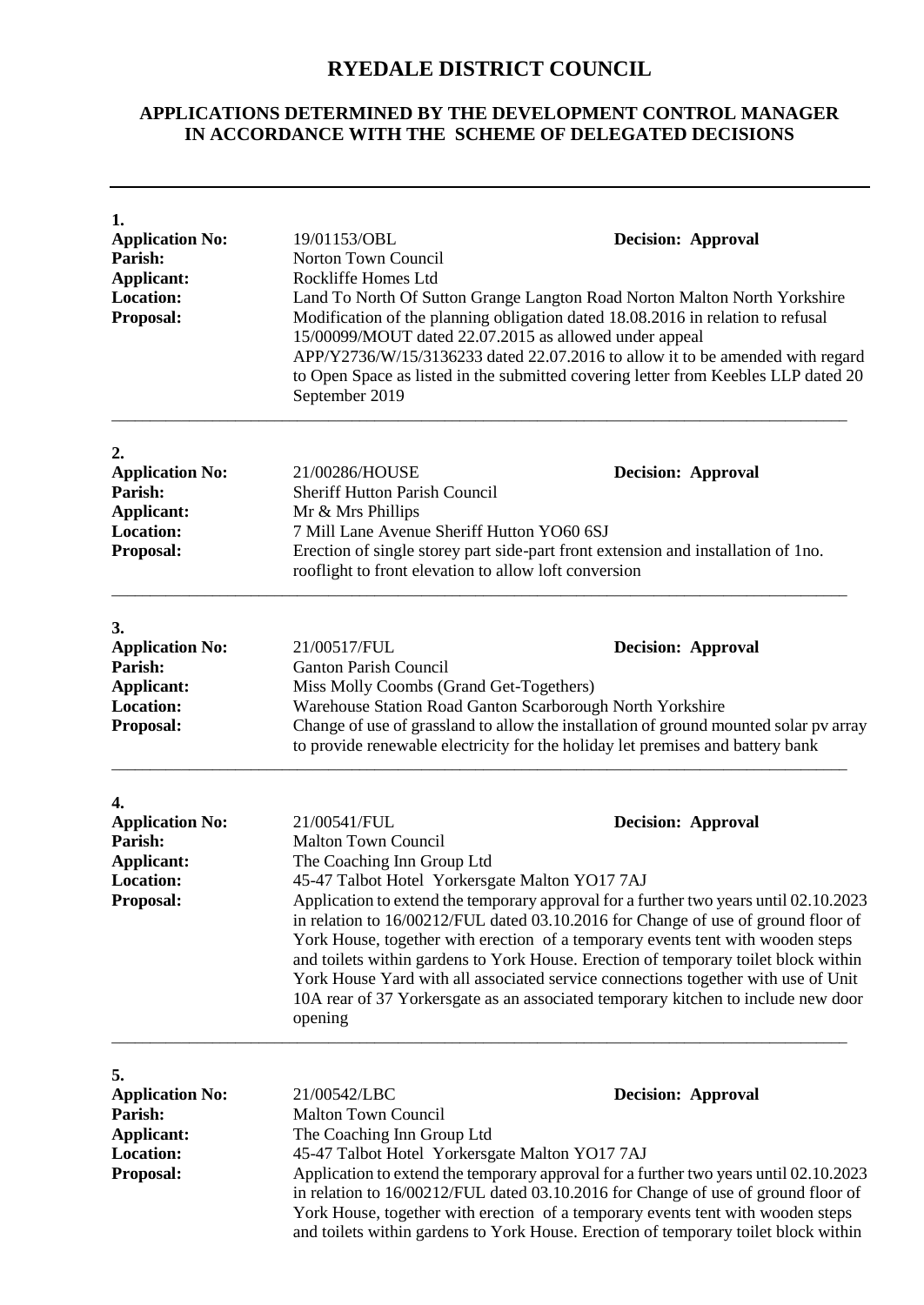York House Yard with all associated service connections together with use of Unit 10A rear of 37 Yorkersgate as an associated temporary kitchen to include new door opening

\_\_\_\_\_\_\_\_\_\_\_\_\_\_\_\_\_\_\_\_\_\_\_\_\_\_\_\_\_\_\_\_\_\_\_\_\_\_\_\_\_\_\_\_\_\_\_\_\_\_\_\_\_\_\_\_\_\_\_\_\_\_\_\_\_\_\_\_\_\_\_\_\_\_\_\_\_\_\_\_\_\_\_\_\_\_\_\_\_\_\_\_\_\_\_

| 6.<br><b>Application No:</b><br>Parish:<br><b>Applicant:</b><br><b>Location:</b><br><b>Proposal:</b>  | 21/00555/FUL<br>Harome Parish Council<br>Mrs E Sylvia Andrews<br>outbuildings to form 1no. one bedroom annexe                                              | <b>Decision: Approval</b><br>Knavesmire View Back Lane Harome Helmsley North Yorkshire YO62 5JA<br>Change of use, conversion, alterations and erection of single storey link extension to                                                                                                                                                                                                                                                                                                                                        |
|-------------------------------------------------------------------------------------------------------|------------------------------------------------------------------------------------------------------------------------------------------------------------|----------------------------------------------------------------------------------------------------------------------------------------------------------------------------------------------------------------------------------------------------------------------------------------------------------------------------------------------------------------------------------------------------------------------------------------------------------------------------------------------------------------------------------|
| 7.<br><b>Application No:</b><br>Parish:<br>Applicant:<br><b>Location:</b><br>Proposal:                | 21/00617/FUL<br>Sand Hutton Parish Council<br>Mrs Charlotte Rooke (White Syke Fields Ltd)<br>White Syke Farm Sand Hutton Malton YO41 1LN<br>retrospective) | <b>Decision: Approval</b><br>Change of use of 2no. agricultural buildings for use as wedding and events venue to<br>include installation of replacement windows and doors with associated parking (part                                                                                                                                                                                                                                                                                                                          |
| 8.<br><b>Application No:</b><br>Parish:<br><b>Applicant:</b><br><b>Location:</b><br><b>Proposal:</b>  | 21/00773/CLOPUD<br>Sand Hutton Parish Council<br>John Edmonds<br>Cedar Lodge Hall Drive Sand Hutton Malton YO41 1LA                                        | <b>Decision: Approval</b><br>Certificate of Lawfulness for a proposed use or development in respect of erection of<br>single storey rear extension following removal of existing lean-to extension                                                                                                                                                                                                                                                                                                                               |
| 9.<br><b>Application No:</b><br><b>Parish:</b><br><b>Applicant:</b><br>Location:<br><b>Proposal:</b>  | 21/00860/HOUSE<br>Sand Hutton Parish Council<br>Mr I Holmes                                                                                                | <b>Decision: Approval</b><br>Oak Tree Cottage 2 Upper Helmsley Road Sand Hutton YO41 1JZ<br>Erection of single storey rear extension and detached double carport following<br>removal of existing single storey extension and existing garage; installation of two<br>first floor windows on south-western elevation of existing dwelling, installation of<br>four stone mullion windows on front elevation of dwelling and erection of 2no. new<br>chimney stacks on the existing flat topped stack on the north west elevation |
| 10.<br><b>Application No:</b><br>Parish:<br><b>Applicant:</b><br><b>Location:</b><br><b>Proposal:</b> | 21/00886/FUL<br>Gilling East Parish Council<br>Mr P Clough & Miss D Otterburn<br>Dale Grange Gilling East YO62 4HX<br>existing stables.                    | <b>Decision: Approval</b><br>Erection of 3no. stables, a tack room and storage area following the removal of 6no.                                                                                                                                                                                                                                                                                                                                                                                                                |
| 11.<br><b>Application No:</b><br>Parish:<br><b>Applicant:</b><br><b>Location:</b><br>Proposal:        | 21/00892/HOUSE<br><b>Terrington Parish Council</b><br>Nicholas Reston<br>New Wells Mews North Back Lane Terrington YO60 6NS<br>elevation                   | <b>Decision: Approval</b><br>Erection of single storey extension to rear and installation of 3 new windows to front                                                                                                                                                                                                                                                                                                                                                                                                              |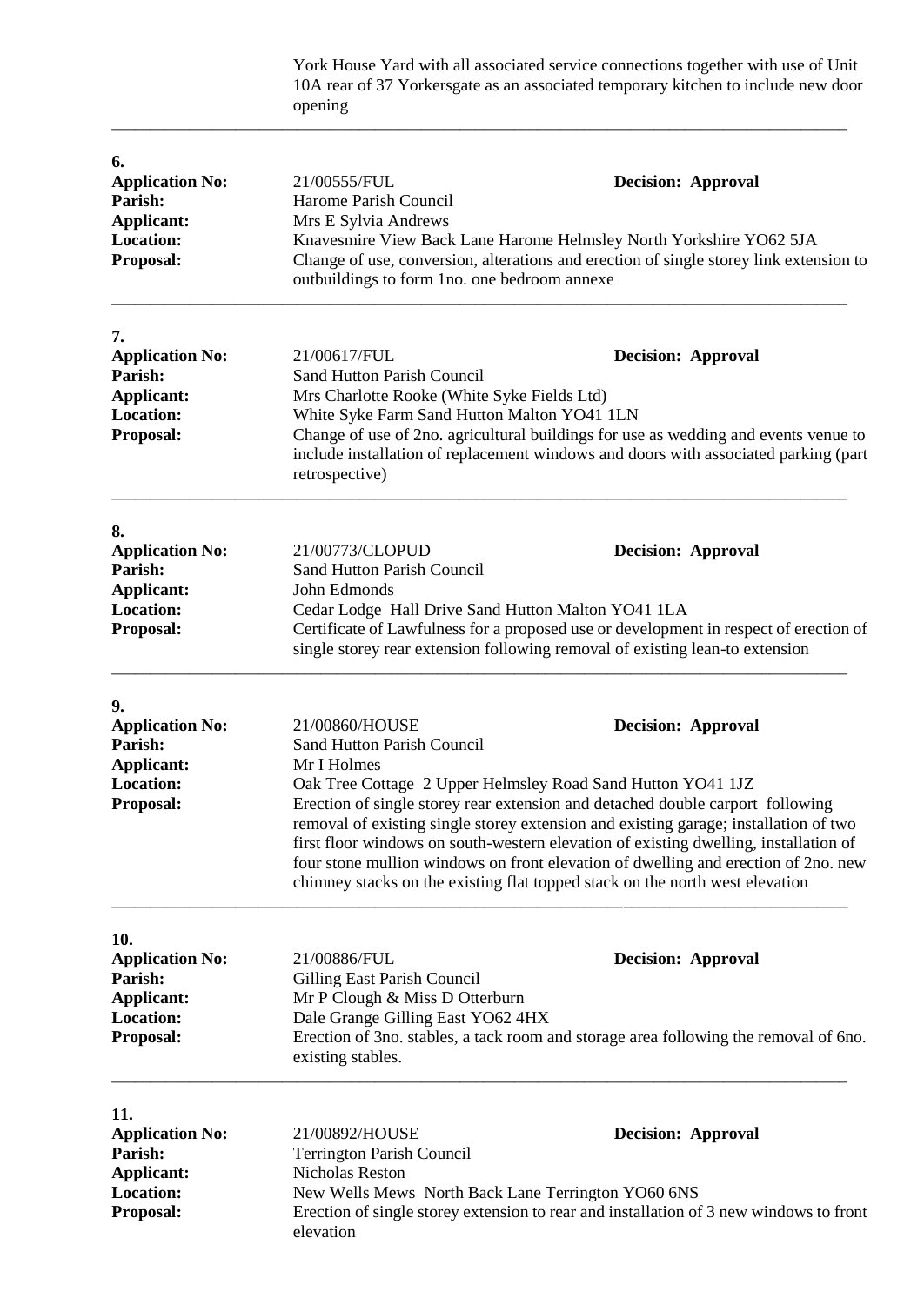| 12.<br><b>Application No:</b><br>Parish:<br>Applicant:<br><b>Location:</b><br>Proposal:        | 21/00920/FUL<br><b>Malton Town Council</b><br>Mr Paul Mark Hoddy<br>associated parking.                                                                                                                                                                                                                                                                                                                                                                                                                                                                                                                                                       | <b>Decision: Approval</b><br>Land North Of Pyramid Systems Showfield Lane Malton North Yorkshire<br>Erection of a building forming 4no. industrial units (Use Classes E, B2 & B8) with                   |
|------------------------------------------------------------------------------------------------|-----------------------------------------------------------------------------------------------------------------------------------------------------------------------------------------------------------------------------------------------------------------------------------------------------------------------------------------------------------------------------------------------------------------------------------------------------------------------------------------------------------------------------------------------------------------------------------------------------------------------------------------------|----------------------------------------------------------------------------------------------------------------------------------------------------------------------------------------------------------|
| 13.<br><b>Application No:</b><br>Parish:<br><b>Applicant:</b><br><b>Location:</b><br>Proposal: | 21/00938/HOUSE<br><b>Malton Town Council</b><br>Miss Nicola Shaw<br>11 Acre Way Malton YO17 7AG<br>Erection of single-storey rear extension                                                                                                                                                                                                                                                                                                                                                                                                                                                                                                   | <b>Decision: Approval</b>                                                                                                                                                                                |
| 14.<br><b>Application No:</b><br>Parish:<br><b>Applicant:</b><br><b>Location:</b><br>Proposal: | 21/00965/HOUSE<br><b>Malton Town Council</b><br>Mr Ben Wall<br>5 Almond Tree Avenue Malton North Yorkshire YO17 7DF<br>Erection of a single-storey rear extension (part retrospective)                                                                                                                                                                                                                                                                                                                                                                                                                                                        | <b>Decision: Approval</b>                                                                                                                                                                                |
| 15.<br><b>Application No:</b><br>Parish:<br><b>Applicant:</b><br><b>Location:</b><br>Proposal: | 21/00968/HOUSE<br>Pickering Town Council<br>Mr Peter Byfold<br>50 Westgate Pickering YO18 8BA<br>to existing conservatory                                                                                                                                                                                                                                                                                                                                                                                                                                                                                                                     | <b>Decision: Approval</b><br>Alterations to dwelling to include the erection of a first floor extension over the<br>existing single storey extension and erection of conservatory to rear as replacement |
| 16.<br><b>Application No:</b><br>Parish:<br><b>Applicant:</b><br><b>Location:</b><br>Proposal: | 21/00969/LBC<br><b>Decision: Approval</b><br>Pickering Town Council<br>Mr Peter Byfold<br>50 Westgate Pickering YO18 8BA<br>Internal and external alterations to include the erection of a first floor extension over<br>the existing single storey extension, erection of conservatory to rear as replacement<br>to existing conservatory, damp proofing works, partial removal of an existing wall,<br>removal of existing floor and installation of insulated floor, formation of new lobby<br>to front door, installation of replacement front door and installation of new timber<br>walls at first floor to form new bathroom and study |                                                                                                                                                                                                          |
| 17.<br><b>Application No:</b><br>Parish:<br><b>Applicant:</b><br><b>Location:</b><br>Proposal: | 21/00990/FUL<br>Gilling East Parish Council<br>Mr Jonathan Pesterfield (J+D P Farms)<br>Ryebeck Farm Gilling East YO62 4HX                                                                                                                                                                                                                                                                                                                                                                                                                                                                                                                    | <b>Decision: Approval</b><br>Formation of 464 square metre area of concrete hardstanding to the existing yard area                                                                                       |
| 18.<br><b>Application No:</b><br>Parish:                                                       | 21/00992/HOUSE<br>Leavening Parish Council                                                                                                                                                                                                                                                                                                                                                                                                                                                                                                                                                                                                    | <b>Decision: Approval</b>                                                                                                                                                                                |

\_\_\_\_\_\_\_\_\_\_\_\_\_\_\_\_\_\_\_\_\_\_\_\_\_\_\_\_\_\_\_\_\_\_\_\_\_\_\_\_\_\_\_\_\_\_\_\_\_\_\_\_\_\_\_\_\_\_\_\_\_\_\_\_\_\_\_\_\_\_\_\_\_\_\_\_\_\_\_\_\_\_\_\_\_\_\_\_\_\_\_\_\_\_\_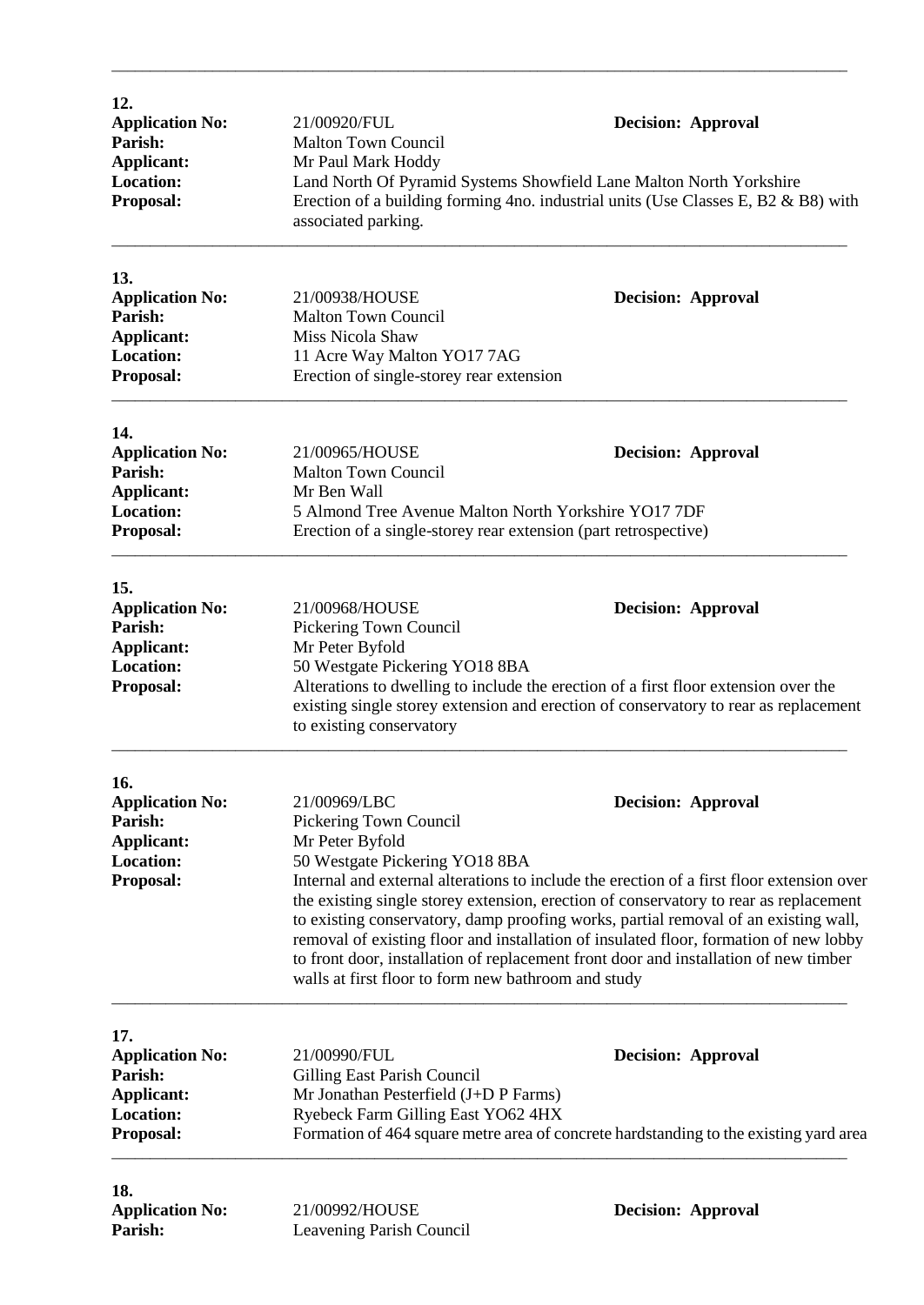| Applicant:<br><b>Location:</b><br>Proposal:                                                    | Mr Wilf Manley<br>3 Wold View Leavening Malton North Yorkshire YO17 9SD<br>Formation of vehicular access to include dropped kerb.<br>21/01015/TPO<br><b>Decision: Approval</b><br>Norton Town Council<br>Mr Alistair Lowe (Karro Food Group Ltd)<br>Land To East Of 110 Parliament Street Norton Malton North Yorkshire<br>Crown reduce T1 and T2 Willows by about 3 metres all round to previous pollard<br>parts and clean up of torn out limbs and old cut points of TPO No. 217/1996                                                                       |                                                                                                                                                                                                |
|------------------------------------------------------------------------------------------------|----------------------------------------------------------------------------------------------------------------------------------------------------------------------------------------------------------------------------------------------------------------------------------------------------------------------------------------------------------------------------------------------------------------------------------------------------------------------------------------------------------------------------------------------------------------|------------------------------------------------------------------------------------------------------------------------------------------------------------------------------------------------|
| 19.<br><b>Application No:</b><br>Parish:<br><b>Applicant:</b><br><b>Location:</b><br>Proposal: |                                                                                                                                                                                                                                                                                                                                                                                                                                                                                                                                                                |                                                                                                                                                                                                |
| 20.<br><b>Application No:</b><br>Parish:<br><b>Applicant:</b><br><b>Location:</b><br>Proposal: | 21/01017/FUL<br>Kirkbymoorside Town Council<br>Mr Steve Bosworth (Buzzers Pond)<br>Buzzers Pond Ings Lane Kirkbymoorside YO62 6DN<br>leisure site                                                                                                                                                                                                                                                                                                                                                                                                              | <b>Decision: Approval</b><br>Relocation of pitches for 2no. touring caravans and 1no. static caravan on existing                                                                               |
| 21.<br><b>Application No:</b><br>Parish:<br><b>Applicant:</b><br><b>Location:</b><br>Proposal: | 21/01021/TPO<br><b>Decision: Approval</b><br><b>Malton Town Council</b><br>Mr John Fenton<br>Gilross 67 Middlecave Road Malton YO17 7NQ<br>[As amended 13.08.2021] T2 Sycamore - crown raise to 6m above ground level to<br>remove regrowth on trunk; T3 Beech - draw back 2-3m away from no.67 (on<br>southern and south western parts of crown) and from no.65 (on eastern part of<br>crown); T4 Purple Beech - draw back 2-3m over garden of no.65 (to east), to south to<br>clear away from Cherry tree and on northern side of crown, all of TPO 311/2006 |                                                                                                                                                                                                |
| 22.<br><b>Application No:</b><br>Parish:<br><b>Applicant:</b><br><b>Location:</b><br>Proposal: | 21/01027/HOUSE<br><b>Sheriff Hutton Parish Council</b><br>Dr Robert Glover<br>Cottage Farm Cottage Lane Sheriff Hutton YO60 6SD<br>mezzanine floor                                                                                                                                                                                                                                                                                                                                                                                                             | <b>Decision: Approval</b><br>Erection of oak framed single storey linked extension to rear elevation to include                                                                                |
| 23.<br><b>Application No:</b><br>Parish:<br>Applicant:<br><b>Location:</b><br>Proposal:        | 21/01033/FUL<br><b>Sheriff Hutton Parish Council</b><br>Mr J Tuohy<br>Building At Moor Farm Sheriff Hutton<br>space                                                                                                                                                                                                                                                                                                                                                                                                                                            | <b>Decision: Approval</b><br>Change of use and alteration of existing agricultural building to form 1no.<br>two-bedroom residential annexe and holiday let with associated parking and amenity |
| 24.<br><b>Application No:</b><br>Parish:<br><b>Applicant:</b><br><b>Location:</b>              | 21/01035/FUL<br><b>Bulmer Parish Council</b><br>Mr & Mrs Goor                                                                                                                                                                                                                                                                                                                                                                                                                                                                                                  | <b>Decision: Approval</b><br>West Barn & Willow Grange Wandales Lane Bulmer North Yorkshire YO60 7ES                                                                                           |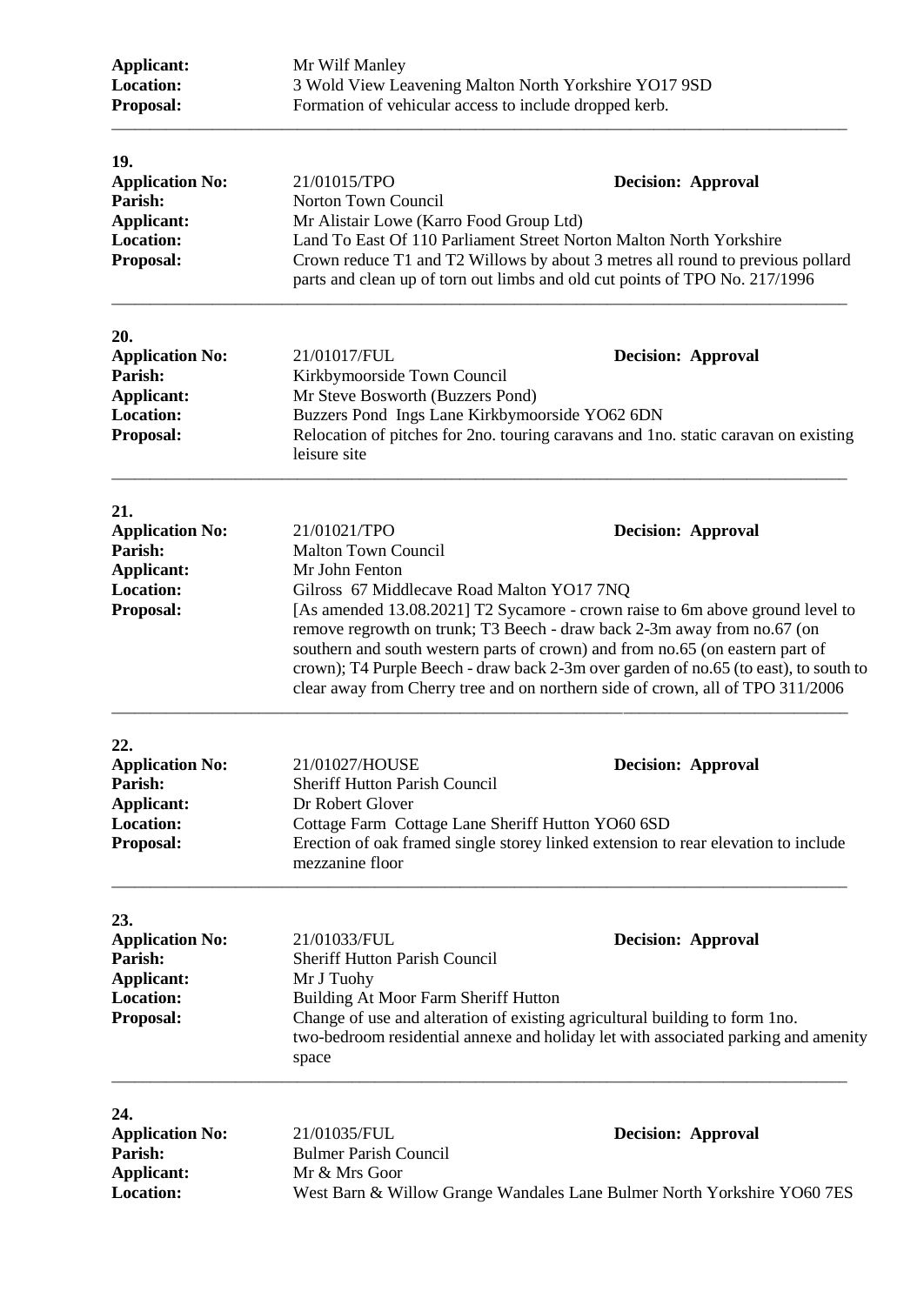| Proposal:                                                                                      | Alterations, demolition and extensions to existing 2no. semi-detached dwellings to<br>form 1no. detached dwelling, together with erection of carport, landscaping and<br>formation of swimming pool and tennis court |                                                                                                                                                                                                                            |
|------------------------------------------------------------------------------------------------|----------------------------------------------------------------------------------------------------------------------------------------------------------------------------------------------------------------------|----------------------------------------------------------------------------------------------------------------------------------------------------------------------------------------------------------------------------|
| 25.<br><b>Application No:</b><br>Parish:<br><b>Applicant:</b><br><b>Location:</b><br>Proposal: | 21/01045/HOUSE<br>Pickering Town Council<br><b>Richard Pennock</b><br>8 Undercliffe Pickering YO18 7BB<br>frames and 1no. door and frame on the front elevation                                                      | <b>Decision: Partial Approve/Refuse</b><br>Alterations to existing single-storey rear extension to include raising of roof height<br>and installation of 4no. roof lights with the installation of 8no. replacement window |
| 26.<br><b>Application No:</b><br>Parish:<br>Applicant:<br><b>Location:</b><br>Proposal:        | 21/01047/FUL<br>Buttercrambe With Bossall Parish Meeting<br>Mr Richard Morrell (S L Morrell)<br>Mount Pleasant Farm Bossall Malton YO60 7NT<br>movements                                                             | <b>Decision: Approval</b><br>Formation of 460 m2 of concrete hardstanding to replace existing unmade hardcore<br>area, to prevent the disturbance and transfer of sediment from agricultural vehicle                       |
| 27.<br><b>Application No:</b><br>Parish:<br><b>Applicant:</b><br><b>Location:</b><br>Proposal: | 21/01054/HOUSE<br><b>Slingsby Parish Council</b><br>Mr Thomas Norton<br>12 Balksyde Slingsby Malton North Yorkshire YO62 4AG<br>(resubmission to refusal 20/00668/HOUSE dated 18.12.2020).                           | <b>Decision: Refusal</b><br>Formation of a vehicular access to include installation of a dropped kerb extension<br>with verge crossing together with the installation of an area of hardstanding                           |
| 28.<br><b>Application No:</b><br>Parish:<br>Applicant:<br><b>Location:</b><br>Proposal:        | 21/01055/TPO<br>Welburn (Malton) Parish Council<br>Mrs Elizabeth Ticehurst<br>north of the boundary hedge of Rowan Cottage                                                                                           | <b>Decision: Refusal</b><br>Rowan Cottage Main Street Welburn Malton North Yorkshire YO60 7EE<br>Fell 1no. White Poplar of preservation order no. 350/2019 located to the immediate                                        |
| 29.<br><b>Application No:</b><br>Parish:<br><b>Applicant:</b><br><b>Location:</b><br>Proposal: | 21/01063/73<br><b>Marton Parish Meeting</b><br>Mr C Coote<br>The Quarrels Back Lane Marton Kirkbymoorside YO62 6RD<br>relation to the agricultural occupancy condition                                               | <b>Decision: Refusal</b><br>Variation of condition 07 of planning approval 3/85/38A/PA dated 01.09.1993 in                                                                                                                 |
| 30.<br><b>Application No:</b><br>Parish:<br>Applicant:<br><b>Location:</b><br>Proposal:        | 21/01068/HOUSE<br>Norton Town Council<br>Mr Carl Hall<br>7 Park Grove Norton Malton North Yorkshire YO17 9ED<br>Erection of single-storey extension to rear                                                          | <b>Decision: Approval</b>                                                                                                                                                                                                  |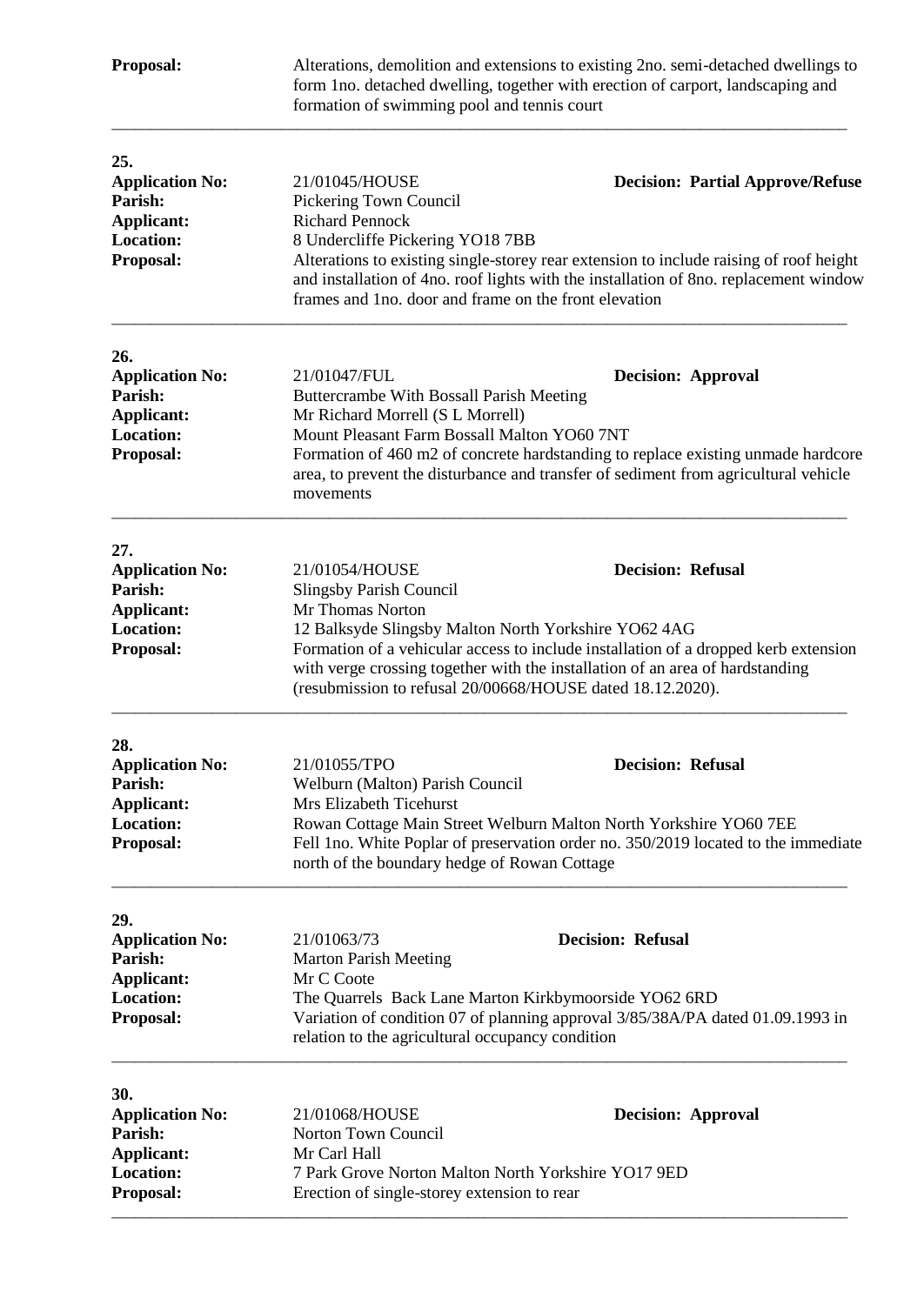| 31.<br><b>Application No:</b><br>Parish:<br><b>Applicant:</b> | 21/01073/FUL<br>Buttercrambe With Bossall Parish Meeting<br>Kate Maxwell                                                                                                                                                                                           | <b>Decision: Approval</b> |  |
|---------------------------------------------------------------|--------------------------------------------------------------------------------------------------------------------------------------------------------------------------------------------------------------------------------------------------------------------|---------------------------|--|
| <b>Location:</b><br>Proposal:                                 | The Old Vicarage Bossall To Sand Hutton Road Bossall Malton YO60 7NT<br>Demolition and rebuilding of the existing coach house outbuilding to form 1no. two<br>bedroom self-contained annexe (revised scheme to planning approval 21/00553/FUL<br>dated 26.05.2021) |                           |  |
| 32.<br><b>Application No:</b><br>Parish:<br><b>Applicant:</b> | 21/01080/HOUSE<br>Kirkbymoorside Town Council<br>Mrs S Cole                                                                                                                                                                                                        | <b>Decision: Approval</b> |  |
| <b>Location:</b><br>Proposal:                                 | Kirkby Edge 48 Castlegate Kirkbymoorside YO62 6BP<br>Installation of dormer window to rear elevation                                                                                                                                                               |                           |  |
| 33.                                                           |                                                                                                                                                                                                                                                                    |                           |  |
| <b>Application No:</b><br>Parish:                             | 21/01081/HOUSE<br>Ampleforth Parish Council                                                                                                                                                                                                                        | <b>Decision: Approval</b> |  |
| <b>Applicant:</b>                                             | Mr D and Mrs S Thompson                                                                                                                                                                                                                                            |                           |  |
| <b>Location:</b><br>Proposal:                                 | Hunters Moon Station Road Ampleforth YO62 4DG                                                                                                                                                                                                                      |                           |  |
|                                                               | Erection of pitched roof to existing flat roof and installation of roof lantern to porch<br>on front elevation                                                                                                                                                     |                           |  |
| 34.                                                           |                                                                                                                                                                                                                                                                    |                           |  |
| <b>Application No:</b><br>Parish:                             | 21/01084/HOUSE                                                                                                                                                                                                                                                     | <b>Decision: Approval</b> |  |
| <b>Applicant:</b>                                             | <b>Sheriff Hutton Parish Council</b><br>Mr Joe Tuohy                                                                                                                                                                                                               |                           |  |
| <b>Location:</b>                                              | Moor Farm Cottage Sheriff Hutton YO32 5TX                                                                                                                                                                                                                          |                           |  |
| Proposal:                                                     | Erection of single-storey extension following demolition of outside store                                                                                                                                                                                          |                           |  |
| 35.                                                           |                                                                                                                                                                                                                                                                    |                           |  |
| <b>Application No:</b><br>Parish:                             | 21/01096/CLOPUD<br><b>Brawby Parish Meeting</b>                                                                                                                                                                                                                    | <b>Decision: Approval</b> |  |
| Applicant:                                                    | Gemma Hodgson                                                                                                                                                                                                                                                      |                           |  |
| Location:<br>Proposal:                                        | Hollyhock Moor Lane Brawby Malton YO17 6PY                                                                                                                                                                                                                         |                           |  |
|                                                               | Certificate of Lawfulness for a proposed use or development in respect of the<br>installation of 12no. rooflights and 1no. gable window to allow loft conversion                                                                                                   |                           |  |
| 36.                                                           |                                                                                                                                                                                                                                                                    |                           |  |
| <b>Application No:</b>                                        | 21/01097/HOUSE                                                                                                                                                                                                                                                     | <b>Decision: Approval</b> |  |
| Parish:<br><b>Applicant:</b>                                  | <b>Malton Town Council</b><br>Mr & Mrs M Gordon                                                                                                                                                                                                                    |                           |  |
| <b>Location:</b>                                              | 10 Castle Howard Drive Malton YO17 7BA                                                                                                                                                                                                                             |                           |  |
| Proposal:                                                     | Erection of pitched roof to existing flat roofed garage and erection of an attached<br>carport                                                                                                                                                                     |                           |  |
| 37.                                                           |                                                                                                                                                                                                                                                                    |                           |  |
| <b>Application No:</b><br>Parish:                             | 21/01102/TPO                                                                                                                                                                                                                                                       | <b>Decision: Approval</b> |  |
| <b>Applicant:</b>                                             | Pickering Town Council<br>Mr Chris Pearson                                                                                                                                                                                                                         |                           |  |
| <b>Location:</b>                                              | 1 Bursary Court Pickering North Yorkshire YO18 8BF                                                                                                                                                                                                                 |                           |  |
| Proposal:                                                     | T2 Lime of 12/00330/TPO - trimming of small branches overhanging the garden of 2<br><b>College View</b>                                                                                                                                                            |                           |  |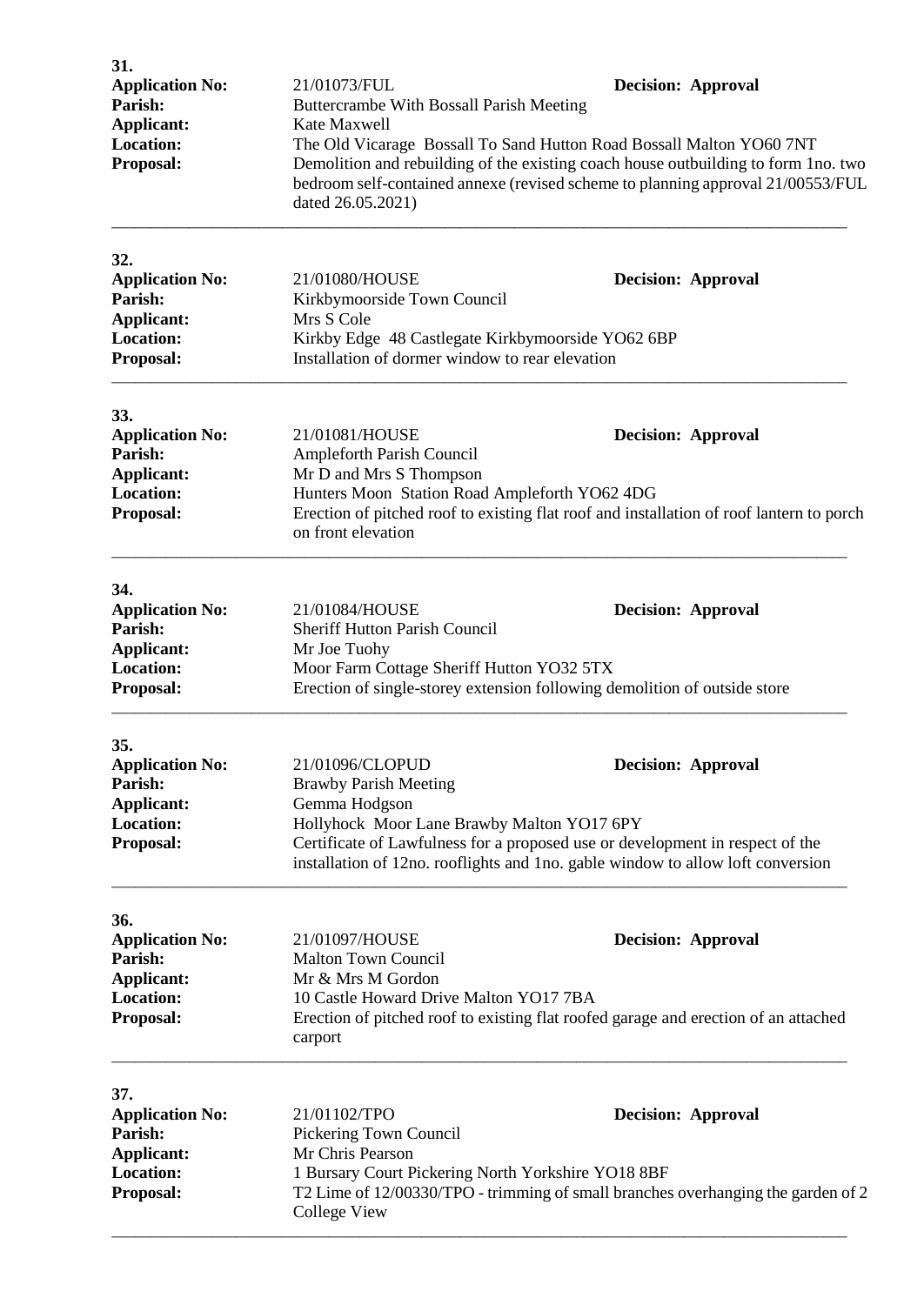| 38.<br><b>Application No:</b> | 21/01110/HOUSE                                                                                                              | <b>Decision: Approval</b>                                                              |  |
|-------------------------------|-----------------------------------------------------------------------------------------------------------------------------|----------------------------------------------------------------------------------------|--|
| Parish:                       | Habton Parish Council                                                                                                       |                                                                                        |  |
| <b>Applicant:</b>             | Mr & Mrs Parker                                                                                                             |                                                                                        |  |
| <b>Location:</b>              | The Holt Riggs Road Ryton Malton YO17 6RZ                                                                                   |                                                                                        |  |
| Proposal:                     | Erection of single-storey rear extension to form ensuite bathroom                                                           |                                                                                        |  |
| 39.                           |                                                                                                                             |                                                                                        |  |
| <b>Application No:</b>        | 21/01111/HOUSE                                                                                                              | <b>Decision: Approval</b>                                                              |  |
| Parish:                       | Norton Town Council                                                                                                         |                                                                                        |  |
| Applicant:                    | Mr Thomas Morley                                                                                                            |                                                                                        |  |
| <b>Location:</b>              | 123 Commercial Street Norton Malton YO17 9EX                                                                                |                                                                                        |  |
| Proposal:                     | Erection of single-storey infill rear/side extension.                                                                       |                                                                                        |  |
| 40.                           |                                                                                                                             |                                                                                        |  |
| <b>Application No:</b>        | 21/01114/FUL                                                                                                                | <b>Decision: Approval</b>                                                              |  |
| Parish:                       | Scagglethorpe Parish Council                                                                                                |                                                                                        |  |
| <b>Applicant:</b>             | Mr & Mrs Mackain-Bremner                                                                                                    |                                                                                        |  |
| <b>Location:</b>              |                                                                                                                             | Scagglethorpe Manor Main Street Scagglethorpe Malton YO17 8DT                          |  |
| Proposal:                     |                                                                                                                             | Change of use, conversion and alterations to part of a storage barn to form 3no. one   |  |
|                               | bedroom holiday lets with associated parking and landscaping                                                                |                                                                                        |  |
| 41.                           |                                                                                                                             |                                                                                        |  |
| <b>Application No:</b>        | 21/01116/TPO                                                                                                                | <b>Decision: Approval</b>                                                              |  |
| Parish:                       | Yedingham Parish Council                                                                                                    |                                                                                        |  |
| Applicant:                    | Mr Alec Mitchell                                                                                                            |                                                                                        |  |
| <b>Location:</b>              | Church View Main Street Yedingham Malton North Yorkshire YO17 8SL                                                           |                                                                                        |  |
| Proposal:                     |                                                                                                                             | Crown reduce T7 Beech and T8 Beech by up to 3 metres on eastern canopy and             |  |
|                               | crown lift to 5 metres for road clearance within TPO No. 142/1989                                                           |                                                                                        |  |
| 42.                           |                                                                                                                             |                                                                                        |  |
| <b>Application No:</b>        | 21/01122/HOUSE                                                                                                              | <b>Decision: Approval</b>                                                              |  |
| Parish:                       | Appleton-le-Street Parish Meeting                                                                                           |                                                                                        |  |
| <b>Applicant:</b>             | Mr Alan Pritchard                                                                                                           |                                                                                        |  |
| <b>Location:</b>              | 8 Quarry Hill Appleton Le Street Malton YO17 6PQ                                                                            |                                                                                        |  |
| Proposal:                     |                                                                                                                             | Erection of single storey front porch extension following removal of existing and      |  |
|                               | erection of single storey rear extension following removal of existing conservatory                                         |                                                                                        |  |
|                               | and rear single storey projection (revised scheme to planning approval<br>20/00531/HOUSE dated 11.08.2020)                  |                                                                                        |  |
| 43.                           |                                                                                                                             |                                                                                        |  |
| <b>Application No:</b>        | 21/01125/HOUSE                                                                                                              | <b>Decision: Approval</b>                                                              |  |
| Parish:                       | Kirkbymoorside Town Council                                                                                                 |                                                                                        |  |
| Applicant:                    | Smithson                                                                                                                    |                                                                                        |  |
| <b>Location:</b>              | 31 Queens Way Kirkbymoorside YO62 6EB                                                                                       |                                                                                        |  |
| Proposal:                     |                                                                                                                             | Erection of single storey rear extension following removal of existing rear extension, |  |
|                               | erection of porch to front elevation and installation of 2no. additional window<br>openings to ground floor north elevation |                                                                                        |  |
|                               |                                                                                                                             |                                                                                        |  |
| 44.<br><b>Application No:</b> | 21/01140/LBC                                                                                                                | <b>Decision: Approval</b>                                                              |  |
| Parish:                       | Scagglethorpe Parish Council                                                                                                |                                                                                        |  |
| Applicant:                    | Mr & Mrs Mackain-Bremner                                                                                                    |                                                                                        |  |
| Location:                     | Scagglethorpe Manor Main Street Scagglethorpe Malton YO17 8DT                                                               |                                                                                        |  |
|                               |                                                                                                                             |                                                                                        |  |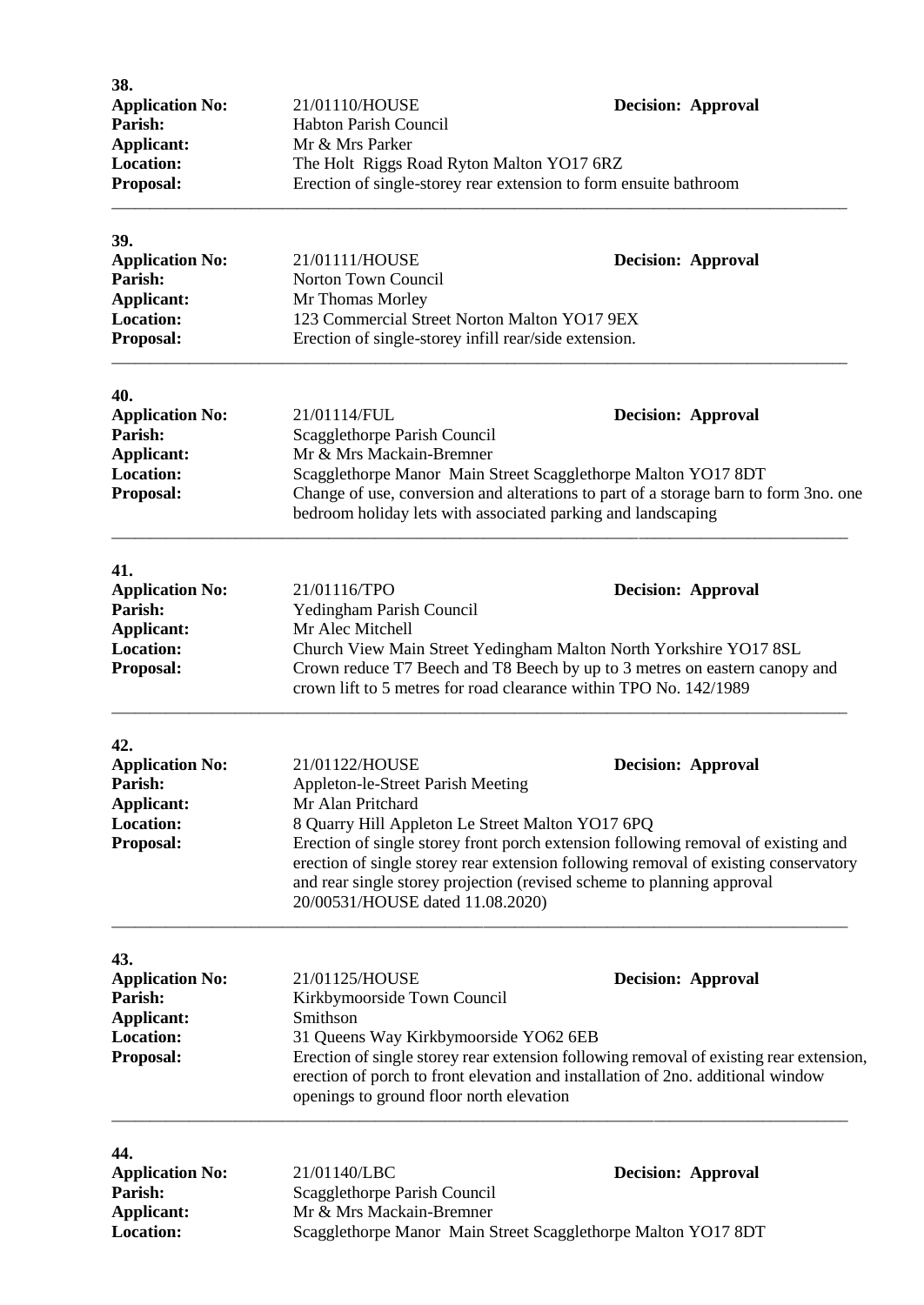| Proposal:                                                                                      | External and internal alterations to allow conversion of part of a storage barn to form<br>3no. one bedroom holiday lets with associated parking and landscaping           |                                                                                                                                                                                          |
|------------------------------------------------------------------------------------------------|----------------------------------------------------------------------------------------------------------------------------------------------------------------------------|------------------------------------------------------------------------------------------------------------------------------------------------------------------------------------------|
| 45.<br><b>Application No:</b><br>Parish:<br>Applicant:<br><b>Location:</b><br>Proposal:        | 21/01145/HOUSE<br>Norton Town Council<br>D Holmes & J Mather<br>61 Howe Road Norton Malton North Yorkshire YO17 9BJ                                                        | <b>Decision: Approval</b><br>Erection of a single-storey side/rear extension following demolition of existing                                                                            |
|                                                                                                | extension                                                                                                                                                                  |                                                                                                                                                                                          |
| 46.<br><b>Application No:</b><br>Parish:<br><b>Applicant:</b><br><b>Location:</b><br>Proposal: | 21/01146/TPO<br><b>Warthill Parish Council</b><br>Henry Whitten<br>Hill Farm House Common Lane Warthill YO19 5XW                                                           | <b>Decision: Approval</b><br>Crown lift of T1 and T2 Beech trees of TPO no. 38/1981 to 5.1m over bridle path to                                                                          |
|                                                                                                | ensure safety of the public [As amended 11.10.21]                                                                                                                          |                                                                                                                                                                                          |
| 47.<br><b>Application No:</b><br>Parish:<br>Applicant:<br><b>Location:</b><br>Proposal:        | 21/01147/FUL<br>Huttons Ambo Parish Council<br>Mr Sean Harrison (DH Group)<br>with associated car park and landscaping                                                     | <b>Decision: Approval</b><br>Land To The South Of Cherry Farm Close Malton North Yorkshire<br>Erection of a building comprising 7no. units for Class E, B2 and B8 Uses together          |
| 48.<br><b>Application No:</b><br>Parish:<br><b>Applicant:</b><br><b>Location:</b><br>Proposal: | 21/01149/HOUSE<br>Norton Town Council<br>Mr & Mrs R Baker<br>4 Glenmore Drive Norton Malton North Yorkshire YO17 9DE                                                       | <b>Decision: Approval</b><br>Erection of a single-storey rear/side extension following demolition of an existing<br>conservatory and installation of a bay window on the front elevation |
| 49.<br><b>Application No:</b><br>Parish:<br>Applicant:<br><b>Location:</b><br>Proposal:        | 21/01152/HOUSE<br><b>Ampleforth Parish Council</b><br>Alexandra Ennis & James Wainwright<br>5 Millway Ampleforth North Yorkshire YO62 4DR<br>work to allow loft conversion | <b>Decision: Approval</b><br>Alterations to dwelling to include the construction of dormer windows and reroofing                                                                         |
| 50.<br><b>Application No:</b><br>Parish:<br><b>Applicant:</b><br><b>Location:</b><br>Proposal: | 21/01155/HOUSE<br>Harome Parish Council<br>Mr Stefan Wons<br>Erection of single-storey side/rear extension                                                                 | <b>Decision: Approval</b><br>Wensley Cottage Main Street Harome Helmsley North Yorkshire YO62 5JF                                                                                        |
| 51.<br><b>Application No:</b><br>Parish:<br>Applicant:                                         | 21/01158/HOUSE<br><b>Allerston Parish Council</b><br>Mr Paul Chouler                                                                                                       | <b>Decision: Approval</b>                                                                                                                                                                |